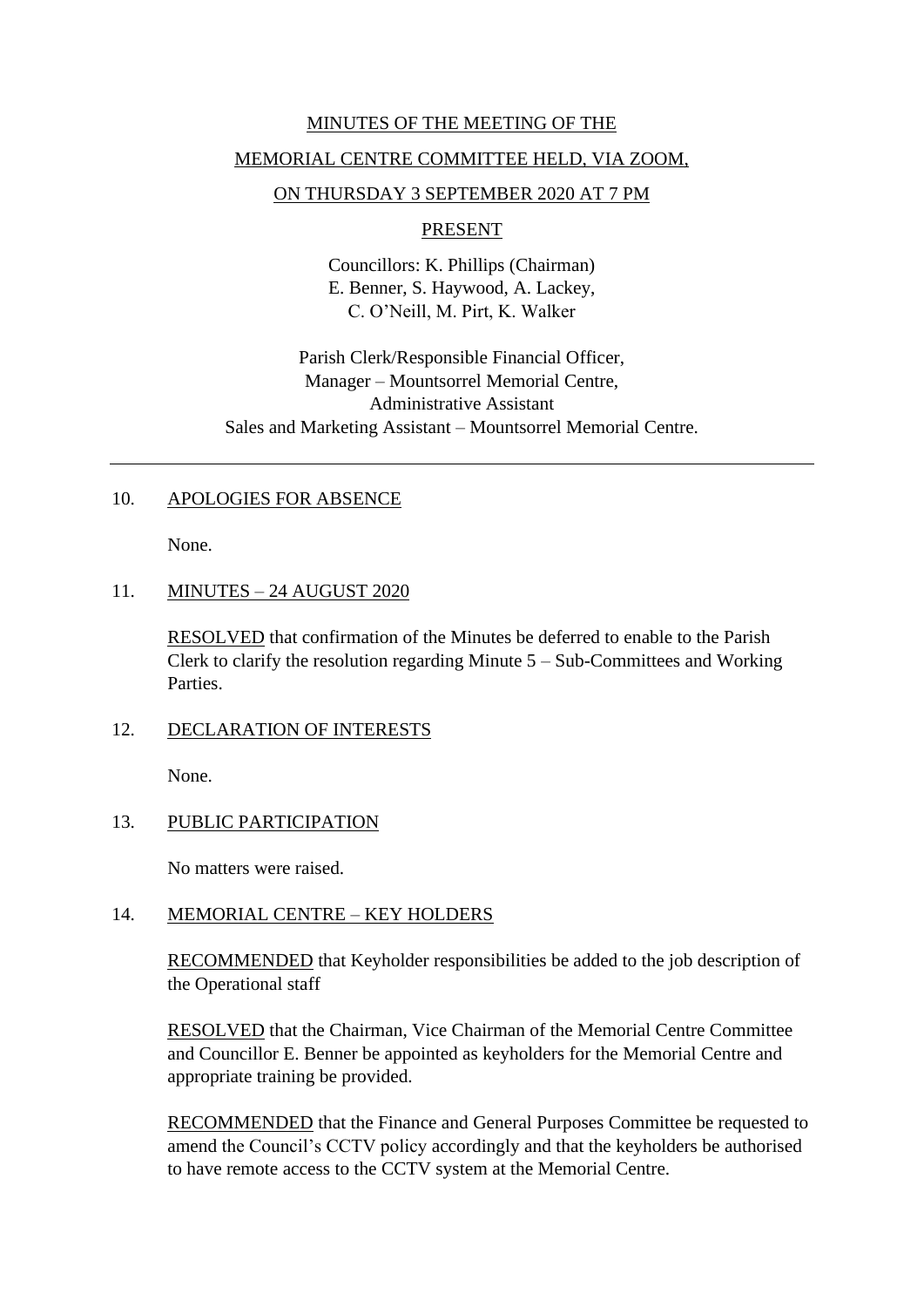(The Chairman proposed that Standing Orders be suspended to allow Memorial Centre staff to listen to the discussion in relation to agenda items 6 and 7 but that the staff would be required to leave the meeting during consideration of the resolutions. The proposition was seconded by Councillor E. Benner). On being put to the vote, it was carried unanimously.

RESOLVED that the public be excluded from the meeting during the consideration of the following items of business on the grounds that it involves the likely disclosure of exempt information as defined in Section (1) and (2) of the Public Bodies (Admission to Meetings) Act 1960.

#### 15. MEMORIAL CENTRE RE-OPENING

Further to Minute 8,

- (a) the Centre Manager submitted his report including the budget information on the proposed re-opening of the Memorial Centre (copies of which had previously been circulated to Members) and answered Members questions thereon
- (b) the Vice Chairman reminded the Committee that the Centre was required to be opened on 8 November in accordance with the terms of the lease with the War Memorials Trust.
- (c) The Committee considered the viability of opening the café in view of the social distancing requirements

### RESOLVED that,

- (1) with the exception of the café, the Memorial Centre would re-open on Monday 2 November 2020
- (2) the café unit would be offered for rental and that the Clerk contact the Council's letting agents regarding the proposed rent charge for the unit.

### 16. FINANCIAL RISK ASSESSMENT – CO-VID 19

Further to Minute 9, the Centre Manager submitted his report (copies of which had previously been circulated to Members) on the current financial position of the Centre including areas of identified savings.

RESOLVED that the report be noted.

### 17. STAFFING STRUCTURE

(1) The Clerk